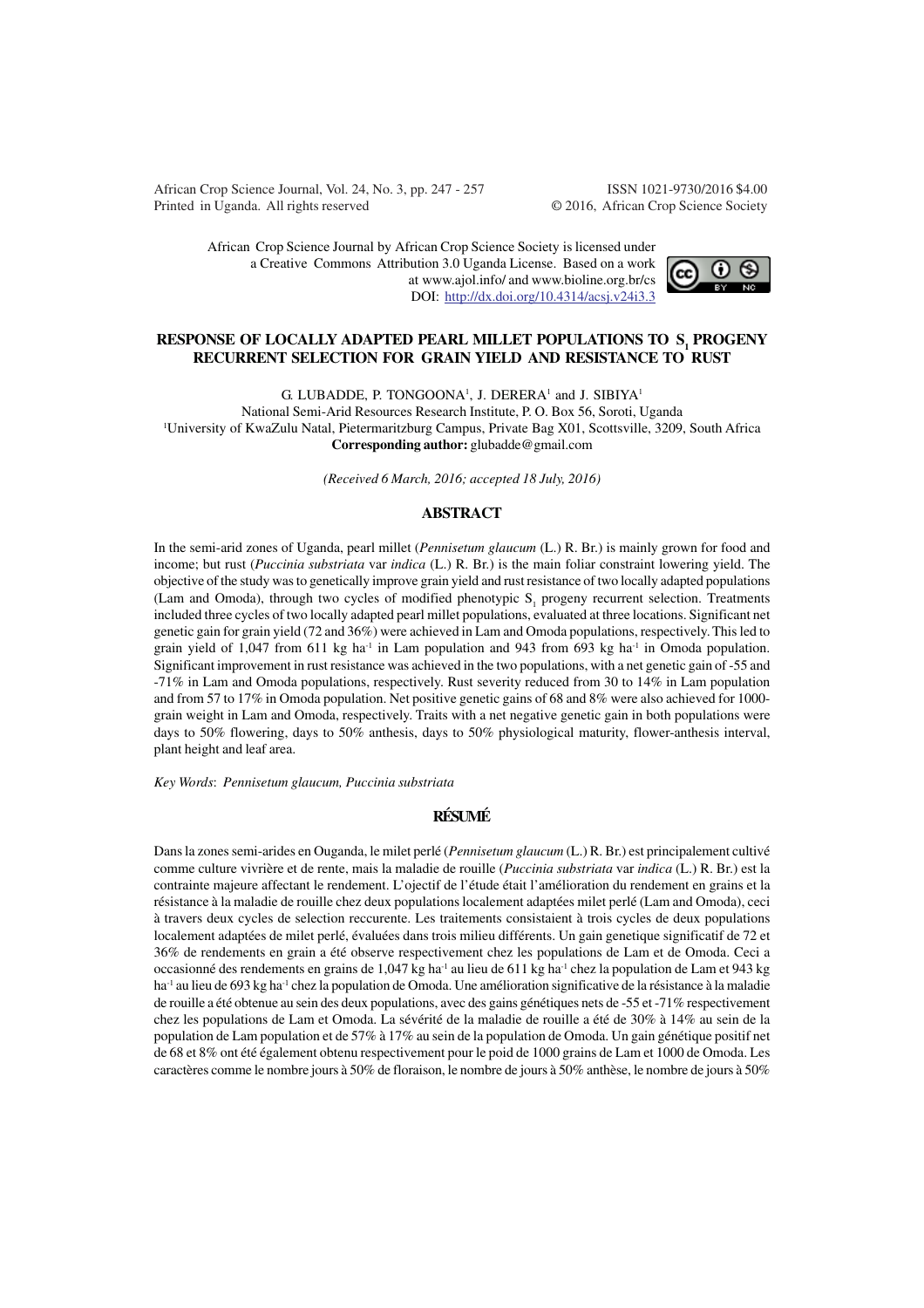de maturité physiologique, l'intervalle de temps entre la floraison et l'anthèse, la hauteur des plants et la surface des feuilles.

*Mots Clés*: *Pennisetum glaucum, Puccinia substriata*

#### **INTRODUCTION**

Pearl millet (*Pennisetum glaucum* (L.) R. Br.) is an important multipurpose cereal, which performs well under low input environments of Asia and Africa (Izge *et al*., 2006). It is grown for food, and stover used as cooking fuel, building material or fed to livestock (Vetriventhan *et al*., 2008; Basavaraj *et al*., 2010). It is adapted to droughtprone environments, where other cereals hardly survive; thus making it the world's hardiest crop (Reddy *et al*., 2012). Despite the importance and resilience to adverse conditions, on-farm productivity in Uganda is still low (400-600 kg ha<sup>-1</sup>) compared with the potential of over 4000 kg ha<sup>-1</sup> achieved under research environments (Kountche *et al.*, 2013). This is partly due to biotic constraints such as downy mildew (*Sclerospora graminicola* Sacc.), Striga spp., blast (*Pyricularia grisea* (L.) R. Br.), ergot (*Claviceps fusiformis* Loveless.), smut (*Tolyposporium penicillariae* Bref.), rust (*Puccinia substriata* var *indica* (L.) R. Br.,) and birds (Lakshmana *et al*., 2010).

However, in Uganda rust is one of the major diseases reducing grain yield (Lubadde *et al*., 2014). The most economical option to control rust is to breed for resistance. However, breeding for monogenic resistance has not been effective because of the multiple races of the pathogen that exist; but developing varieties with many small-effect genes has proved to be the most effective approach to control the disease. This may be achieved through recurrent selection since it leads to accumulation of many small-effect gene loci (Menkir and Kling, 2007). The result is an improved population with maintained genetic variability, which enables response to further improvement (Baskaran *et al*., 2009).

Recurrent selection has the advantage of increasing the frequency of favourable alleles through additive, partial dominance, dominance or over dominance gene actions. Several recurrent selection schemes have been adopted to improve

pearl millet populations. Through full-sib recurrent selection, Bidinger *et al*. (2006) improved grain yield and stover quality; while significant increases in grain yield and striga resistance were achieved through five cycles of both full-sib phenotypic recurrent selection and S1 progeny recurrent selection (Kountche *et al*., 2013). Although full-sib recurrent selection has the advantage of the improved populations being in their natural highly heterozygous state, there is less probability to identify and move forward desirable recessive alleles compared to  $S<sub>1</sub>$ progeny recurrent selection (Kountche *et al*., 2013). The  $S_1$  progeny recurrent selection is superior to either half- or full-sib schemes for improving grain yield, because it leads to increased panicle length and surface area (Dutt and Bainiwal, 2005). Basing on this superiority, the phenotypic  $S_1$  progeny recurrent selection scheme was adopted to improve two locally adapted populations in Uganda. The objective of this study was to improve grain yield and resistance to rust of two locally adapted and commonly grown pearl millet populations, through two cycles of phenotypic  $S_1$  progeny recurrent selection.

## **MATERIALS AND METHODS**

**Experimental materials.** Two experimental populations (Lam and Omoda) were selected from the predominantly pearl millet growing regions in northern and eastern Uganda. The Lam population was collected from northern; while the Omoda population was collected from eastern Uganda. The populations were described by farmers as being low grain yielding and rust susceptible, but drought tolerant, with good taste. Farmers described Omoda population as short in terms of duration and plant height; while Lam population was tall and late maturing. These traits were the basis for improvement through phenotypic  $S_1$  progeny recurrent selection.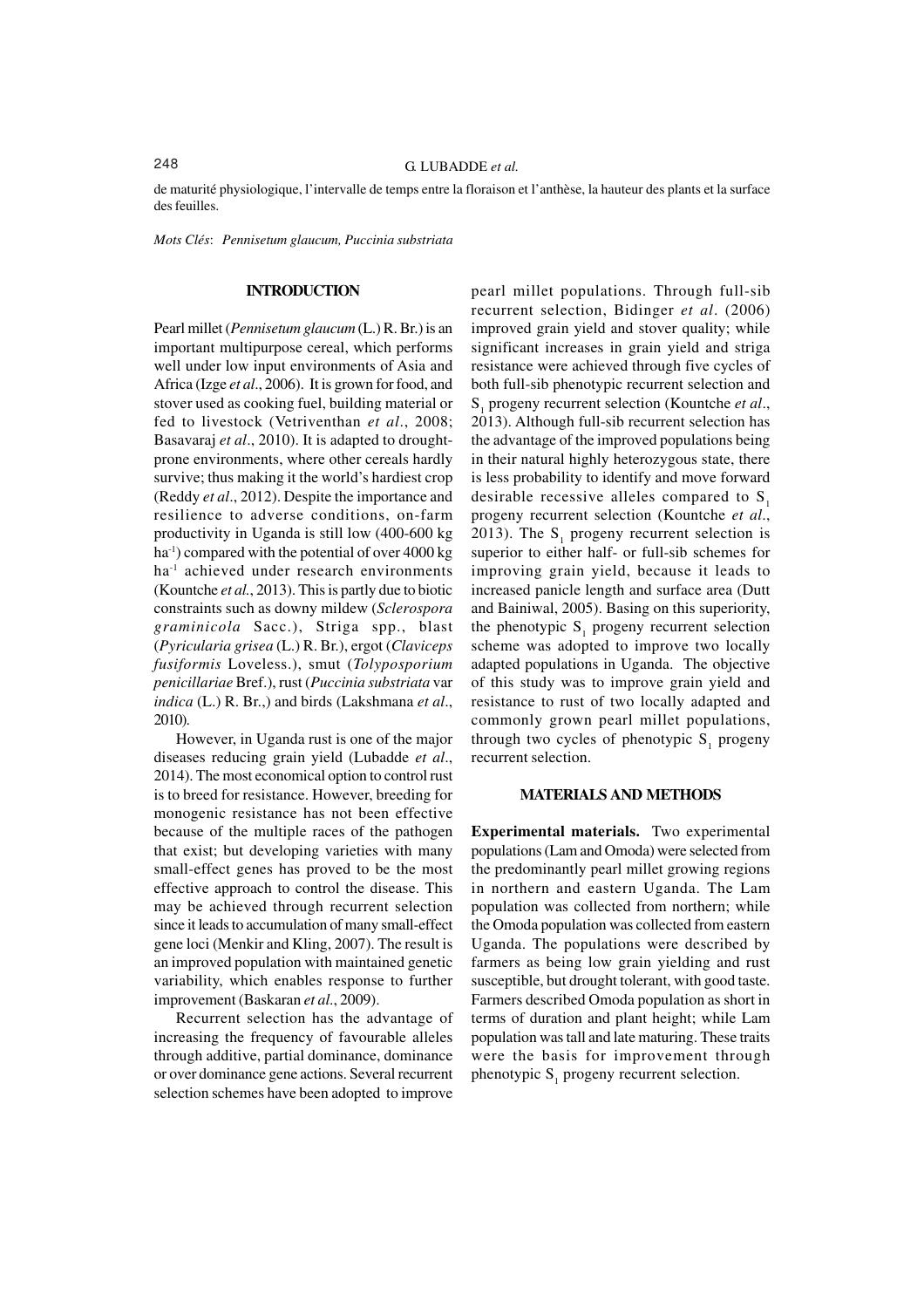TABLE 1. Modified S1 recurrent selection scheme for pearl millet rust resistance study in Uganda

'ABLE 1. Modified S,

recurrent selection scheme for pearl millet rust resistance study in Uganda

**Developing cycles.** Selection and recombination trials were done at the National Semi-Arid Resources Research Institute (NaSARRI), located in Serere district in eastern Uganda. Approximately 2000  $C_0$  plants of each population were grown and 500 plants (20% selection pressure) with rust severity of less than 20%, selected from each population and selfed. The selfed seed was bulked and 0.10 ha (20 m x 50 m) plots planted with each population for recombination to form the first cycle  $(C_1)$  seed. The modification was to rogue before flowering leaving plants with less than 20% rust severity for recombination. The same procedure was adopted to form cycle two  $(C_2)$ . A summary of the recurrent selection scheme indicating the time frame is shown in Table 1.

**Field evaluation of the cycles.** Evaluation of cycles  $C_0$ ,  $C_1$  and  $C_2$  of the two populations was done in 2014, at three sites; namely Serere (1°32'N, 33°27'E, 1140 metres above sea level), Kitgum (03°132 N, 032°472 E, 969 m.a.s.l) and Katakwi (01°542 N, 034°002 E, 1107 m.a.s.l). The three sites were rust hot-spots and located in areas where pearl millet is predominantly grown. Materials were planted in 20 m x 50 m plots, in a completely randomised block design, with three replicates and 60 cm x 30 cm spacing. Hand weeding was done twice and NPK fertiliser was applied at  $40:30:35$  kg ha<sup>-1</sup>, respectively, as recommended by Khairwal *et al*. (2007). The fertiliser was applied in two splits, the first one at sowing and the other 4 weeks after sowing.

**Data collection and analysis.** Data were collected at 50% physiological maturity on at least 36 plants per plot. The data included; rust severity at 50% physiological maturity, using the modified Cobb's disease severity scale (0-100%); panicle length (Lp cm) and panicle girth (Wp cm) for calculating panicle area  $(cm<sup>2</sup>)$  using formula  $(3.14)$ x Lp x Wp), 1000-grain weight, plant height, days to 50% flowering, days to 50% anthesis, floweranthesis interval, days to 50% physiological maturity, number of productive tillers, grain yield, harvest index, leaf length and leaf breadth of third leaf from plant top for calculating leaf area . Data analyses were conducted using SAS software, Version 9.2 (SAS Institute. Inc., 2012), where

| Season                                 | Activit                                                                                                                                                                                                                                                                         |     |
|----------------------------------------|---------------------------------------------------------------------------------------------------------------------------------------------------------------------------------------------------------------------------------------------------------------------------------|-----|
| First season (February - June 2012)    | Growing 2000 plants for each population (C, populations) and keeping remnant seed/incculation with rust urediniospores Selecting (S,) and selfing<br>500 plants (S, progeny) showing low severity (10-20%) from each population and bulking the seed                            |     |
| Second season (August - November 2012) | Growing 2000 plants of each population and inoculating with rust urediniospores Rogueing was done before flowering to leave 500 plants with<br>nan 20% rust severity for recombination. Bulking of selected C, plants was done to form C, seed and remnant seed kept<br>less th |     |
| First season (February - June 2013)    | Growing 2000 plants from each of the two C, populations Inoculation with rust urediniospores Selecting and selfing 500 plants with less than 20%<br>rust severity to form S, progeny                                                                                            |     |
| Second season (August - November 2013) | Growing 2000 of S, progeny from the C, populations and inoculating with rust urediniospores Rogueing before flowering to leave 500 plants with<br>nan 20% rust severity for recombinationBulking seed to form C, seed<br>lesst                                                  |     |
| First season (February - June 2014)    | ating the $C_n$ , $C_n$ and $C_2$ of each population in three rust hot spot environments (Serere, Kitgum and Katakwi)<br>Evalua                                                                                                                                                 | 249 |
|                                        |                                                                                                                                                                                                                                                                                 |     |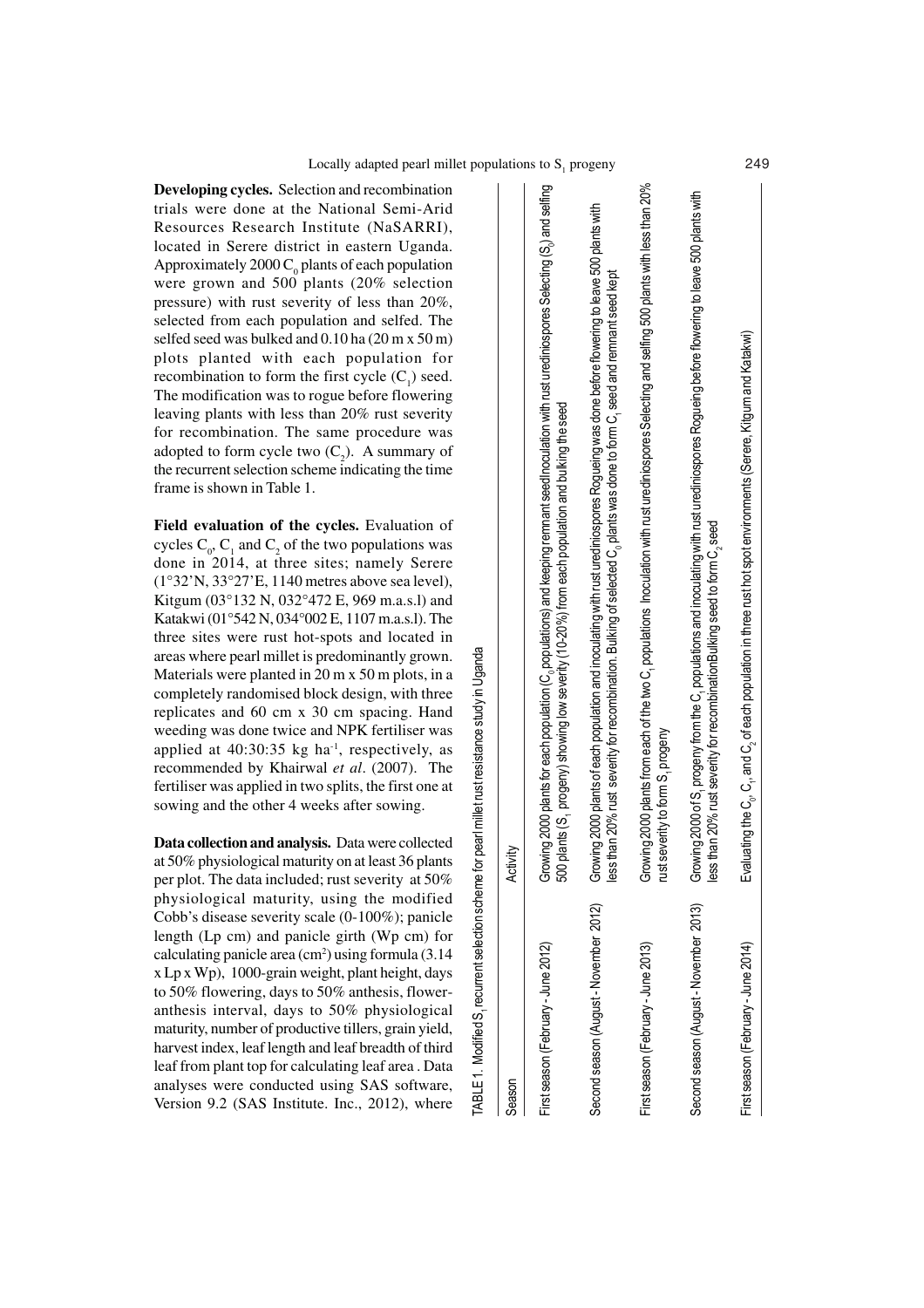analysis of variance for the traits was determined based on Proc GLM using the model:

 $Y = \mu + rep$  (sites) + sites + cycles + varieties + sites x varieties + varieties x cycles + sites x cycles + random error

Where:

 $Y =$  observed value;  $\mu =$  grand mean; rep/blocking = replication effect with 3 levels; sites = site effect with 3 levels; varieties = effect of varieties; cycle = cycle effect and interaction of cycles, sites and varieties

Response to selection was determined using the means of the cycles  $C_0$ ,  $C_1$  and  $C_2$  for populations; Broad sense heritability was calculated using the formula;  $H^2=V_g/V_p^*100$ :

Where:

 $H^2$  = Broad sense heritability,  $V_g$  = genetic variance;  $V_p$  = phenotypic variance =  $(V_g +$ interaction variances + estimated error mean square);  $\mu_{\text{CO}}$  = mean for C<sub>0</sub>;  $\mu_{\text{Cl}}$  = mean for C<sub>1</sub>;  $\mu_{\text{C2}}$  = mean for  $C_2$ .

Gain per cycle was determined using differences between cycle means as:

 $(\mu_{C2} - \mu_{C0}), (\mu_{C2} - \mu_{C1}), (\mu_{C1} - \mu_{C0})$ 

## **RESULTS AND DISCUSSION**

**Analysis of variance of the cycles.** Sites had no significant effect on grain yield (GY) and four other traits (flower-anthesis interval (FAI), days to 50% physiological maturity (PSM<sub>50</sub>), plant height (PLH) and number of productive tillers (PRT0) but were important for rust severity (RUST), flowering days (FLO $_{50}$ ), anthesis days  $(ANT<sub>50</sub>)$ , panicle area (PAR), leaf area (LAR), harvest index (HI) and 1000-grain weight (TGW) (Table 2). The main effects of cycles and populations were significantly important for all the traits. In addition, the interactions involving the cycles, populations and sites were significantly (P<0.05) important for GY and RUST and five other traits. The variation of cycles and

populations in response to GY, RUST and other traits across sites may be attributed to genetic differences in the base populations used in this study. Such variation was also reported by Dutt and Nirania (2005), who worked at Chaudhary Charan Singh, Haryana Agricultural University, Hisar-India. Unlike in this study, they reported significant differences in cycle for GY, PRT and PLH when they compared various schemes of recurrent selection. Likewise, Bidinger *et al*. (2006) reported no significant effects of cycles for PAR and HI, thus contrasting with our study findings.

The variation of cycles and populations in trait response may be due to the genetic differences in base populations (Table 3), as seen for Omoda population. The variation in response to selection indicates a possibility to improve the traits through phenotypic  $S_1$  progeny recurrent selection (Bidinger *et al*., 2006). This observation was also reported by Kannan *et al*. (2014) in their study to quantify response to recurrent selection for grain yield and related traits using SSR markers. They noted that the possibility was due to pearl millet being a highly cross-pollinating crop, with a high level of genetic variability. The significant effect of cycles and populations on GY and RUST also shows the suitability of the phenotypic  $S_1$  progeny recurrent selection to improve the quantitative traits (Hallauer and Darrah, 2008). The improvement can be achieved in diverse environments, with minimal antagonistic interaction (Bidinger and Raju, 2000).

Individual populations had varying response to selection (Table 4). In Lam population, the effect of cycles led to increase in grain yield of 436.50  $kg$  ha<sup>-1</sup>. The observed increase in grain yield was due to cumulative improvement in TGW, PRT, HI and improved rust resistance. The rust resistance increased through the increase of favourable genes as a result of selection, which largely depends on the quality of the population being improved. The response to selection also had negative significant effects on many traits in the study populations (Table 5).

Broad sense heritability estimates (Table 3) were relatively high for GY, RUST,  $FLO_{50}$ , ANT<sub>50</sub>, TGW for the populations; an indicator that the phenotypic  $S_1$  progeny recurrent selection was effective in improving these populations.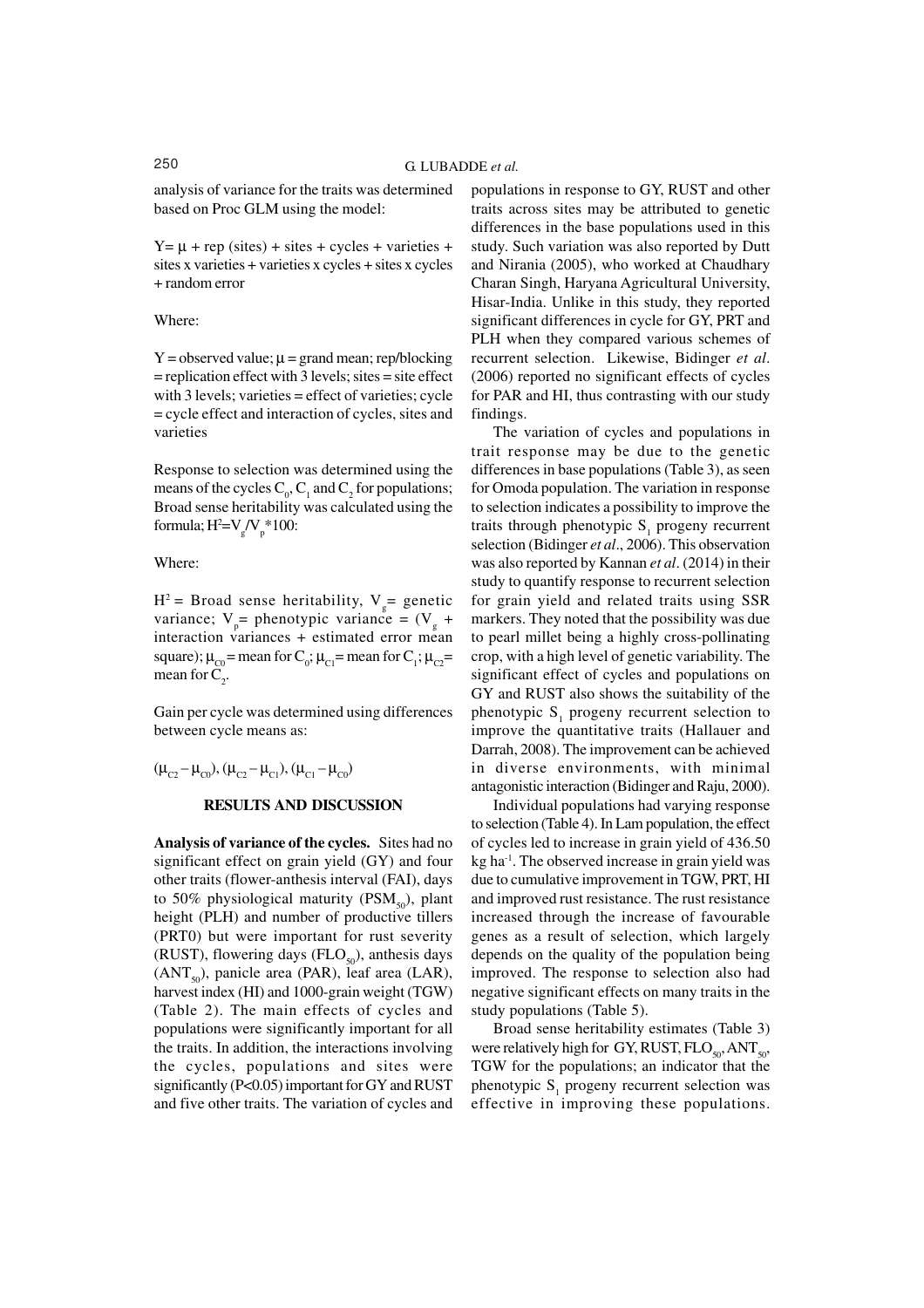| Source                    | DF | GY          | <b>RUST</b> | FLO <sub>50</sub>  | $ANT_{50}$         | FAI                | $PSM_{50}$         | <b>PLH</b>  | <b>PRT</b>         | PAR        | LAR          | TGW                | H <sub>1</sub> |
|---------------------------|----|-------------|-------------|--------------------|--------------------|--------------------|--------------------|-------------|--------------------|------------|--------------|--------------------|----------------|
| <b>Sites</b>              | 2  | 34516.48ns  | 169.72*     | 29.97**            | 24.34**            | $0.41$ ns          | 6.35 <sub>ns</sub> | 58.32ns     | 0.36 <sub>ns</sub> | 2454.46*   | 32392.93*    | $1.35*$            | 73.85*         |
| Rep(site)                 | 6  | 25601.89ns  | 34.94*      | 1.07 <sub>ns</sub> | 0.62ns             | $1.11*$            | 5.89 <sub>ns</sub> | 59.41ns     | 4.33ns             | 767.13*    | 6440.34ns    | 0.34 <sub>ns</sub> | 21.36ns        |
| Cycle                     |    | 539185.32** | 4049.58**   | 1218.29**          | 1346.35**          | $3.21*$            | 1261.91**          | 19162.01**  | $14.75*$           | 1181.70*   | 311315.33**  | 23.86**            | 53.68*         |
| Populations               |    | 7921.15*    | 2092.66**   | 10660.58**         | 11545.71**         | 17.66**            | 48631.81**         | 198852.00** | $17.77*$           | 54075.93** | 2708272.14** | 179.02**           | 343.12**       |
| Variety*cycle             |    | 41223.95*   | 719.19**    | 259.12**           | 307.68**           | $2.25*$            | 515.18**           | 10164.46**  | 100.62**           | 136.619ns  | 80857.41**   | 14.91**            | 102.47*        |
| Sites*cycle               | 4  | 31076.57*   | 28.29ns     | 40.54**            | 46.24**            | 0.22ns             | 82.55*             | 44.31ns     | $0.87$ ns          | 899.92*    | 4116.23ns    | 0.65ns             | 14.76ns        |
| Sites* populations        |    | 44506.15ns  | 58.14*      | 0.15ns             | 0.01 <sub>ns</sub> | 0.18 <sub>ns</sub> | 57.83ns            | 409.02*     | $10.77*$           | 1647.40*   | 11363.98ns   | 0.39 <sub>ns</sub> | 6.68ns         |
| Sites* populations *cycle | 4  | 5355.92*    | 46.16*      | $3.47*$            | $4.73*$            | $0.87$ ns          | 177.26**           | 80.83ns     | 7.28 <sub>ns</sub> | 1057.23*   | 17267.05*    | 0.29 <sub>ns</sub> |                |
| Error                     | 30 | 41580.04    | 15.69       | 0.99               | 1.12               | 0.49               | 5.62               | 81.36       | 4.03               | 342.97     | 5558.34      | 0.56               | 20.41          |
| Rsquare                   |    | 56.59       | 96.40       | 99.79              | 99.78              | 73.51              | 99.69              | 99.07       | 73.16              | 88.26      | 95.69        | 94.08              | 63.78          |
| CV(%)                     |    | 25.14       | 15.07       | 1.21               | 1.23               | 19.47              | 1.88               | 4.02        | 23.53              | 13.34      | 10.96        | 8.62               | 38.62          |
| <b>SD</b>                 |    | 203.91      | 3.96        | 0.99               | 1.06               | 0.7                | 2.37               | 9.02        | 2.01               | 18.52      | 74.55        | 0.73               | 4.52           |
| Grand mean                |    | 811.05      | 26.28       | 82.43              | 86.03              | 3.59               | 126.42             | 224.48      | 8.53               | 138.78     | 680.35       | 8.66               | 11.70          |

TABLE 2. Mean squares for analysis of variance for Lam and Omoda pearl millet populations in Uganda

Testing done at α = 0.05, \* = significant P<0.05, \* = significant P<0.0001, ns = non-significant P>0.05. GY = grain yield (kg plant1), RUST = rust severity at 50% physiological maturity, FLO<sub>so</sub><br>= days to 50% flowering,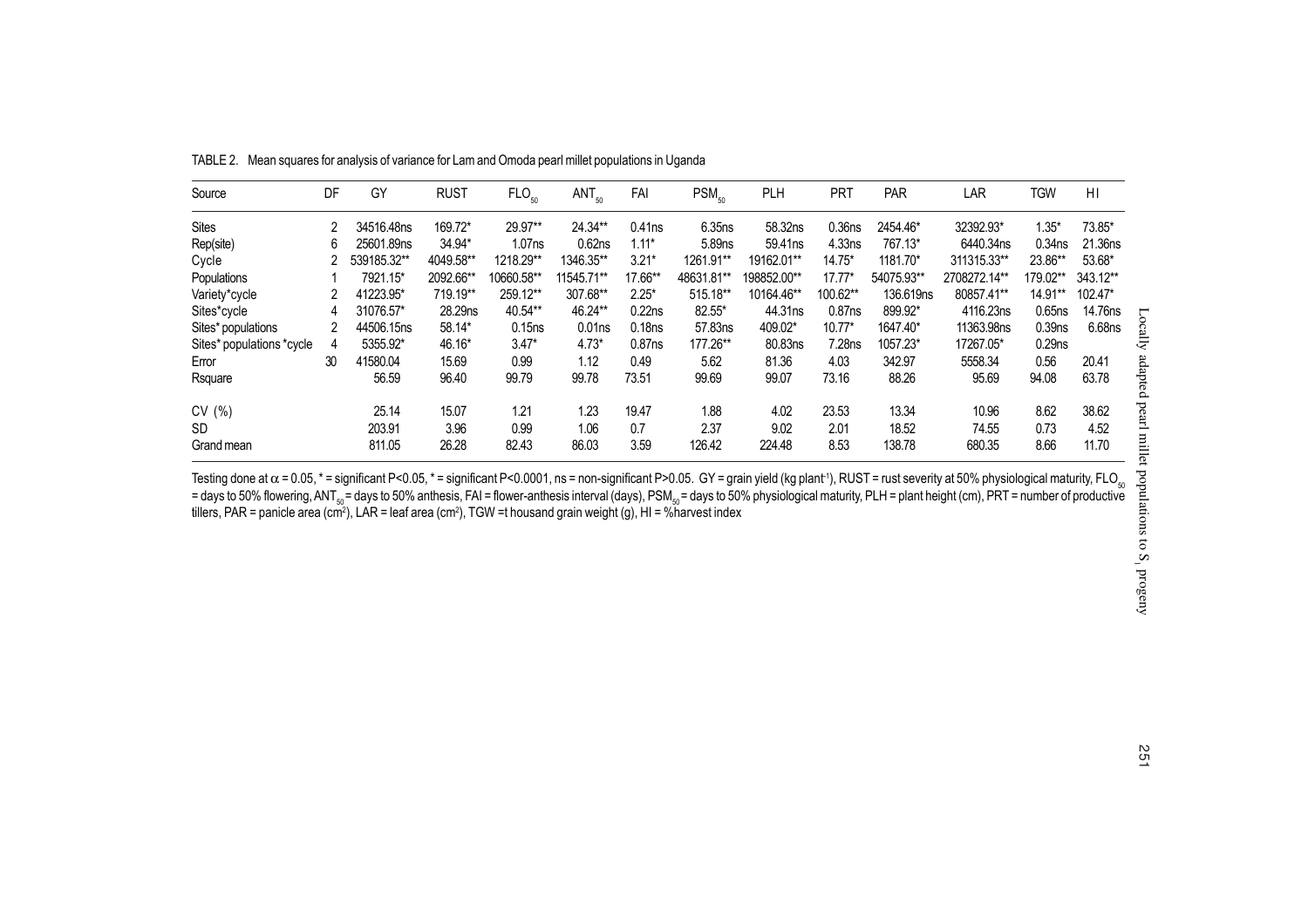| Variance             |                                                   |                    |         |                                                                                                                                                                                                                                                                                                                                                                                      |                  | Traits            |                   |                      |                   |          |                       |                          |
|----------------------|---------------------------------------------------|--------------------|---------|--------------------------------------------------------------------------------------------------------------------------------------------------------------------------------------------------------------------------------------------------------------------------------------------------------------------------------------------------------------------------------------|------------------|-------------------|-------------------|----------------------|-------------------|----------|-----------------------|--------------------------|
|                      | $\mathfrak{S}$                                    | RUST               | ຸສ<br>근 | $\overline{\mathsf{A}}\mathsf{N}\mathsf{T}_\mathsf{S0}$                                                                                                                                                                                                                                                                                                                              | FAI              | PSM <sub>50</sub> | 곰                 | PRT                  | PAR,              | SR.      | <b>NS1</b>            | Ŧ                        |
| me"<br>ల్గా          | 429526.4                                          | 678.33             | 1297.21 | 1468.22                                                                                                                                                                                                                                                                                                                                                                              |                  | 1694.16           | 28549.41          |                      |                   | 352848.1 |                       | 121.87                   |
| $\frac{a}{b}$        | 578630.1                                          | 751.66             | 1327.67 | 1497.85                                                                                                                                                                                                                                                                                                                                                                              | ಕ್ಷ<br>ಜನಪ<br>ವಹ | 1948.18           | 28898.92          | 75<br>95.35<br>78.95 | 1055.5<br>3207.84 | 387091.4 | ភូង<br>ខេត្ត<br>ខេត្ត | 193.4<br>63.02           |
| $(*6H^2)$            | 74.23                                             | 90.24              | 97.71   | 98.02                                                                                                                                                                                                                                                                                                                                                                                |                  | 86.96             | 98.79             |                      | 32.9              | 91.15    |                       |                          |
| Omoda                |                                                   |                    |         |                                                                                                                                                                                                                                                                                                                                                                                      |                  |                   |                   |                      |                   |          |                       |                          |
|                      | 150882.9                                          |                    | 180.21  | 185.8                                                                                                                                                                                                                                                                                                                                                                                | 0.07             | 82 84<br>177 84   |                   |                      |                   | 39324.63 |                       |                          |
| $\frac{p}{\sqrt{p}}$ | 267236.2                                          | 4090.45<br>4394.79 | 227.63  | 235.81                                                                                                                                                                                                                                                                                                                                                                               | 1.28             |                   | 777.05<br>1322.49 | 43<br>60.06          | 262.81<br>5942.46 | 93271.01 | ಕ್ಷ ಕ್ಷ<br>ಸ್ಪ್ರ      | 34.42<br>165.42<br>20.72 |
| (%H <sup>2</sup> )   | 56.46                                             | 93.08              | .<br>ෆ  | 78.79                                                                                                                                                                                                                                                                                                                                                                                | 5.49             | 46.63             | 58.76             | 71.96                | 4.42              | 42.16    | 52.31                 |                          |
|                      | = days to 50% physiological maturity, PLH = plant |                    |         | GY = grain yield (kg plant-1), RUST = rust severity at 50% physiological maturity, FLO <sub>sa</sub> = days to 50% flowering, ANT <sub>sa</sub> = days to 50% anthesis, FAI = flower-anthesis interval (days), PSM <sub>sa</sub><br>height (cm), PRT = number of productive tillers, PAR = panicle area (cm?), LAR = leaf area (cm?), TGW = thousand grain weight (g), H l= %harvest |                  |                   |                   |                      |                   |          |                       |                          |

However, the low heritability estimates achieved for FAI, PAR and HI in Omoda population shows that these traits needed more than two selection cycles for improvement; the low heritability being an indicator for a possibility for genetic improvement through recurrent selection. The high heritability estimates imply that for most of the traits, the phenotypic variation observed was mainly due to genetic effects; an indicator that these traits may be improved in diverse environments as also noted by Abuali *et al.* (2012) and Ezeaku and Mohammed (2006).

The high heritability estimates have been reported for many traits. Dutt and Bainiwal (2005) reported high heritability estimates of 80 and 53% for GY and PAR, respectively. In addition, high broad sense heritability estimates have been reported for panicle dimensions (Varu *et al*., 2005); while Kountche *et al*. (2013) reported a 71% heritability estimate for days to 50% flowering after five cycles of recurrent selection; although in this study more than 79% was achieved after only two cycles of recurrent selection. However, for GY, Bidinger and Raju (2000) reported low heritability estimates of 16%. The high broad sense heritability for TGW was also reported by Borkhataria *et al*. (2005) and Solanki *et al.* (2002), although Sachan and Singh (2001) reported moderate broad sense heritability for the same trait. Therefore, findings from the current study are consistent with some previous investigations.

**Performance of the cycles.** Grain yield for the cycles for the two populations were significantly different across locations; where  $C_2$  performed better than  $C_1$  and  $C_0$  (Table 4). This indicates a positive response to phenotypic  $S_1$  progeny recurrent selection. Lam population had grain yield improved from 611 to 1,047 kg ha<sup>1</sup>, compared with Omoda, which had a mean grain yield improved from 693 to 943 kg ha $^{-1}$ . Bidinger and Raju (2000) reported that if high genetic variation exists in selected progeny, increase in grain yield may be due to recombination effects of the cycles. However, in our study the highest grain yield attained was still low compared with the potential of over 4000 kg ha-1 recorded by Kountche *et al.* (2013) after five cycles of recurrent selection. This implies that further improvement in grain yield may be possible through more selection cycles.

# 252 G. LUBADDE *et al.*

index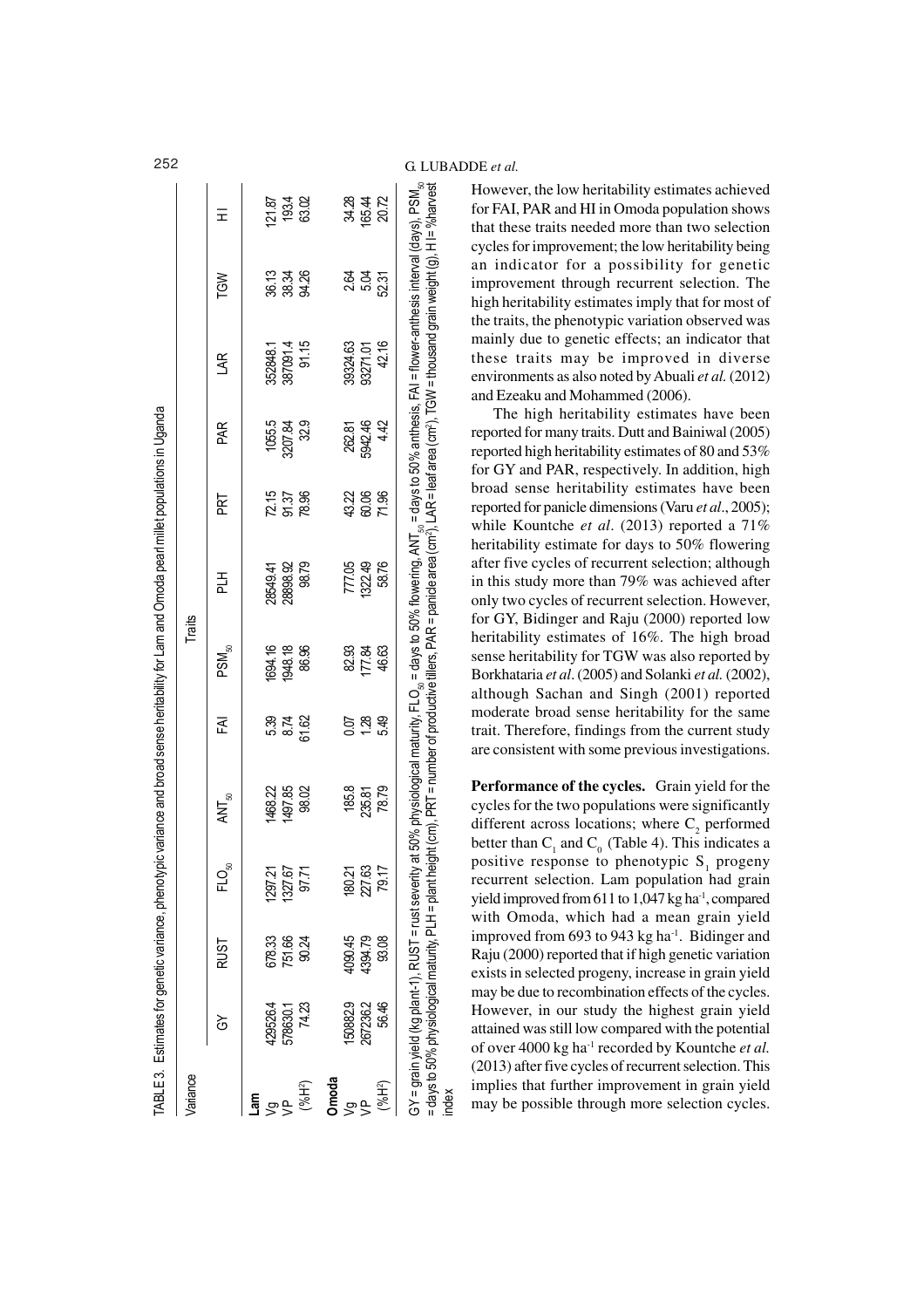| Traits            |          |                   | Lam                     |                |                |         |         | Omoda             |                |                |
|-------------------|----------|-------------------|-------------------------|----------------|----------------|---------|---------|-------------------|----------------|----------------|
|                   | $C_{2}$  | $C_{1}$           | $\mathtt{C}_\mathtt{o}$ | Standard error | $LSD_{(0.05)}$ | $C_{2}$ | $C_1$   | $C_{0}$           | Standard error | $LSD_{(0.05)}$ |
| GY                | 1047.10a | 811.70b           | 610.60b                 | 280.13         | 287.72         | 943.10a | 761.18b | 692.54b           | 70.91          | 72.83          |
| <b>RUST</b>       | 13.45a   | 16.83a            | 29.89b                  | 5.00           | 5.14           | 16.76a  | 23.99b  | 56.77c            | 3.60           | 3.70           |
| FLO <sub>50</sub> | 85.22a   | 95.11b            | 109.12c                 | 0.97           | 1.00           | 64.61a  | 67.22b  | 73.32c            | 1.15           | 1.19           |
| $ANT_{50}$        | 88.74a   | 99.07b            | 114.14c                 | 0.92           | 0.95           | 67.52a  | 70.29b  | 76.40c            | 1.02           | 1.04           |
| FAI               | 3.52a    | 3.96a             | 5.02b                   | 0.68           | 0.70           | 2.92a   | 3.07a   | 3.08a             | 0.46           | 0.47           |
| $PSM_{50}$        | 141.10a  | 160.64b           | 167.55c                 | 2.19           | 2.25           | 92.95a  | 97.63b  | 98.64b            | 2.07           | 2.12           |
| <b>PLH</b>        | 222.52a  | 301.33b           | 331.63c                 | 11.18          | 11.48          | 154.78a | 163.27b | 173.34c           | 6.23           | 6.39           |
| TOT               | 13.82a   | 12.53a            | 13.06a                  | 2.24           | 2.3            | 7.87a   | 8.16a   | 12.27b            | 1.69           | 1.74           |
| <b>PRT</b>        | 12.37a   | 7.49b             | 7.45b                   | 2.08           | 2.14           | 6.02a   | 7.51a   | 10.34b            | 1.83           | 1.88           |
| <b>PRO</b>        | 89.11a   | 59.68b            | 57.51b                  | 7.32           | 7.52           | 77.35a  | 85.35ab | 91.65b            | 12.51          | 12.85          |
| <b>PAR</b>        | 158.67a  | 179.99ab          | 172.63b                 | 16.04          | 16.48          | 112.37a | 107.46a | 101.58a           | 21.25          | 21.83          |
| LAR               | 675.81a  | 1025.73b          | 1011.34b                | 80.23          | 82.41          | 381.21a | 482.63b | 505.36b           | 68.89          | 70.76          |
| 1000 GWT          | 9.14a    | 5.95b             | 5.44b                   | 0.58           | 0.6            | 10.70ab | 10.89a  | 9.87b             | 0.93           | 0.95           |
| BY                | 0.42a    | 0.52 <sub>b</sub> | 0.59 <sub>b</sub>       | 0.08           | 0.09           | 0.21a   | 0.20a   | 0.28 <sub>b</sub> | 0.04           | 0.04           |
| ΗI                | 13.04a   | 8.77b             | 5.72b                   | 3.3            | 3.39           | 14.31a  | 12.22a  | 16.12a            | 4.88           | 5.01           |

TABLE 4. Means for selected traits of cycles for Lam and Omoda pearl millet populations

Means with the same letter are not significantly different at P = 0.05; C<sub>o</sub>, C<sub>1</sub> and C<sub>2</sub> are cycles for the base populations, cycle 1 and cycle 2. GY = grain yield (kg plant<sup>-</sup>), RUST = rust severity<br>at 50% physiologi height (cm), TOT = total number of tillers, PRT = number of productive tillers, PRO = %productive tillers, PAR = panicle area (cm<sup>2</sup>), LAR = leaf area (cm<sup>2</sup>), TGW = thousand grain weight (g), BY  $=$  biological yield (kg plant<sup>1</sup>), HI = %harvest index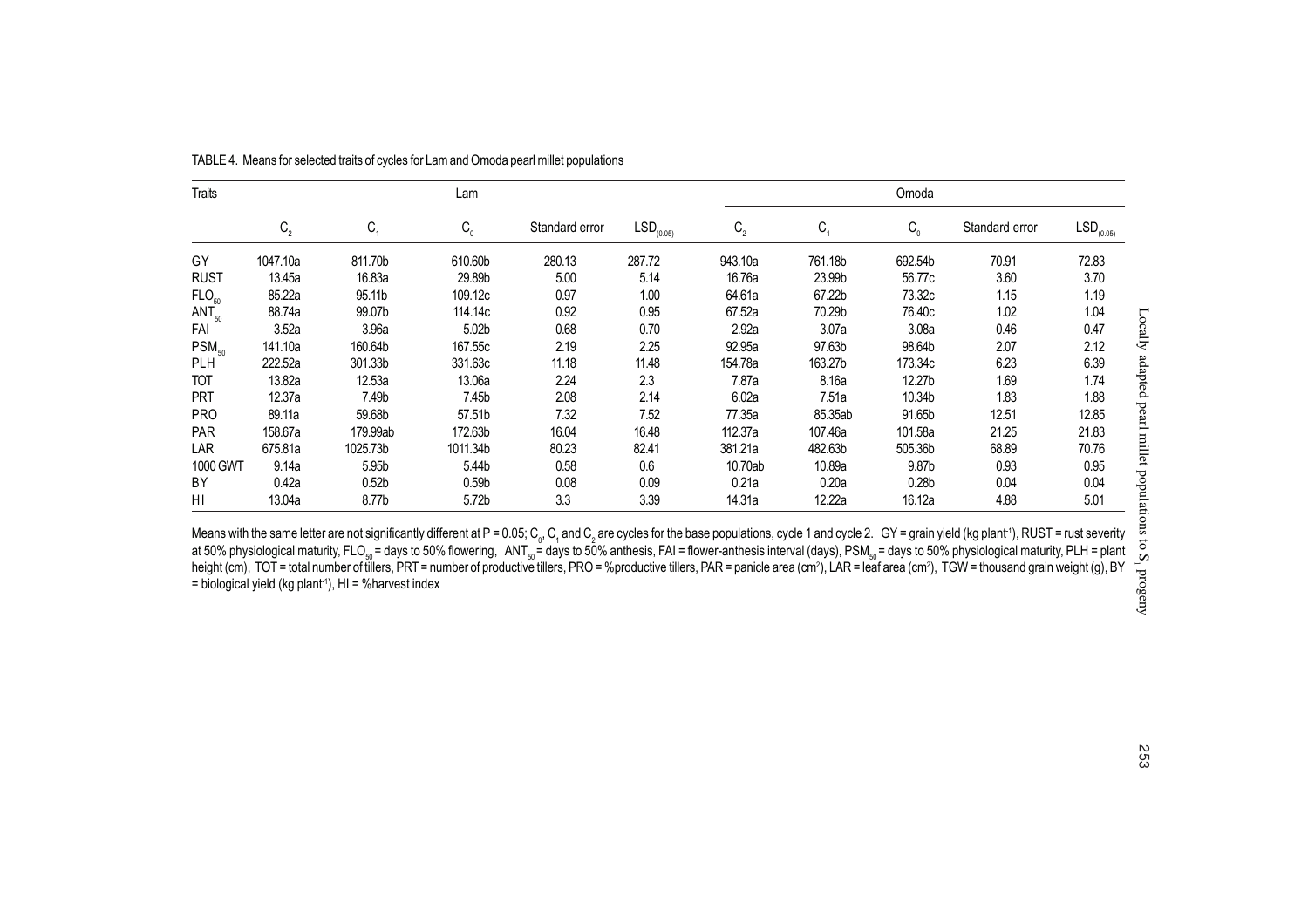|                   |                                |                       | TABLE 5. Genetic gain for Lam and Omoda pearl millet populations in Uganda |                     |                     |                                 |                  |                       |                         |                     |                     |                                 | N<br>54       |
|-------------------|--------------------------------|-----------------------|----------------------------------------------------------------------------|---------------------|---------------------|---------------------------------|------------------|-----------------------|-------------------------|---------------------|---------------------|---------------------------------|---------------|
| Trait             |                                |                       | Lam population                                                             |                     |                     |                                 | Omoda population |                       |                         |                     |                     |                                 |               |
|                   |                                | Response to selection |                                                                            |                     | Genetic gain        |                                 |                  | Response to selection |                         |                     | Genetic gain        |                                 |               |
|                   | C <sub>2</sub> -C <sub>1</sub> | $C1-C0$               | Net response<br>$C2-C0$                                                    | $(C2-C1)$<br>C0*100 | $(C1-C0)$<br>C0*100 | Net gain<br>$(C2-C0)$<br>C0*100 | $C2-C1$          | $C1-C0$               | Net response<br>$C2-C0$ | $(C2-C1)$<br>C0*100 | $(C1-C0)$<br>C0*100 | Net gain<br>$(C2-C0)$<br>C0*100 |               |
| GY                | 235.40                         | 201.10                | 436.50                                                                     | 29.00               | 32.94               | 71.49                           | 181.92           | 68.64                 | 250.56                  | 23.90               | 9.91                | 36.18                           |               |
| <b>RUST</b>       | $-3.38$                        | $-13.06$              | $-16.44$                                                                   | $-20.06$            | -43.70              | $-55.00$                        | $-7.23$          | $-32.78$              | $-40.01$                | $-30.13$            | $-57.74$            | $-70.47$                        |               |
| FLO <sub>50</sub> | $-9.89$                        | $-14.01$              | $-23.89$                                                                   | $-10.40$            | $-12.84$            | $-21.90$                        | $-2.62$          | $-6.10$               | $-8.72$                 | $-3.90$             | $-8.32$             | $-11.89$                        |               |
| $ANT_{50}$        | $-10.33$                       | $-15.07$              | $-25.39$                                                                   | $-10.43$            | $-13.20$            | $-22.25$                        | $-2.77$          | $-6.11$               | $-8.88$                 | $-3.94$             | $-8.00$             | $-11.62$                        |               |
| FAI               | $-0.44$                        | $-1.07$               | $-1.50$                                                                    | $-11.10$            | $-21.22$            | $-29.96$                        | $-0.15$          | $-0.01$               | $-0.16$                 | $-4.79$             | $-0.40$             | $-5.16$                         |               |
| $PSM_{50}$        | $-19.54$                       | $-6.91$               | -26.45                                                                     | $-12.17$            | $-4.13$             | $-15.79$                        | $-4.68$          | $-1.01$               | $-5.69$                 | $-4.80$             | $-1.02$             | $-5.77$                         | Ω             |
| <b>PLH</b>        | $-78.81$                       | $-30.30$              | $-109.11$                                                                  | $-26.15$            | $-9.14$             | $-32.90$                        | $-8.48$          | $-10.08$              | $-18.56$                | $-5.20$             | $-5.81$             | $-10.71$                        |               |
| <b>PRT</b>        | 4.88                           | 0.04                  | 4.92                                                                       | 65.22               | 0.52                | 66.09                           | $-1.49$          | $-2.83$               | $-4.32$                 | $-19.82$            | -27.34              | $-41.74$                        |               |
| <b>PAR</b>        | $-21.32$                       | 7.36                  | $-13.97$                                                                   | $-11.85$            | 4.26                | $-8.09$                         | 4.91             | 5.88                  | 10.80                   | 4.57                | 5.79                | 10.62                           | LUBADDE       |
| LAR               | $-349.92$                      | 14.39                 | $-335.53$                                                                  | $-34.11$            | 1.42                | $-33.18$                        | $-101.42$        | $-22.73$              | $-124.15$               | $-21.01$            | -4.50               | $-24.57$                        |               |
| TGW               | 3.19                           | 0.51                  | 3.70                                                                       | 53.55               | 9.40                | 67.97                           | $-0.19$          | 1.02                  | 0.83                    | $-1.74$             | 10.31               | 8.40                            | $\mathcal{E}$ |
| ΗI                | 4.28                           | 3.05                  | 7.33                                                                       | 48.77               | 53.31               | 128.28                          | 2.09             | $-3.90$               | $-1.81$                 | 17.07               | -24.19              | $-11.25$                        | d             |

GY = grain yield (kg ha<sup>.</sup>'), RUST = rust severity at 50% physiological maturity, FLO<sub>so</sub> = days to 50% flowering, ANT<sub>so</sub> = days to 50% anthesis, FAI = flower-anthesis interval (days), PSM<sub>so</sub>= days<br>to 50% physiological m index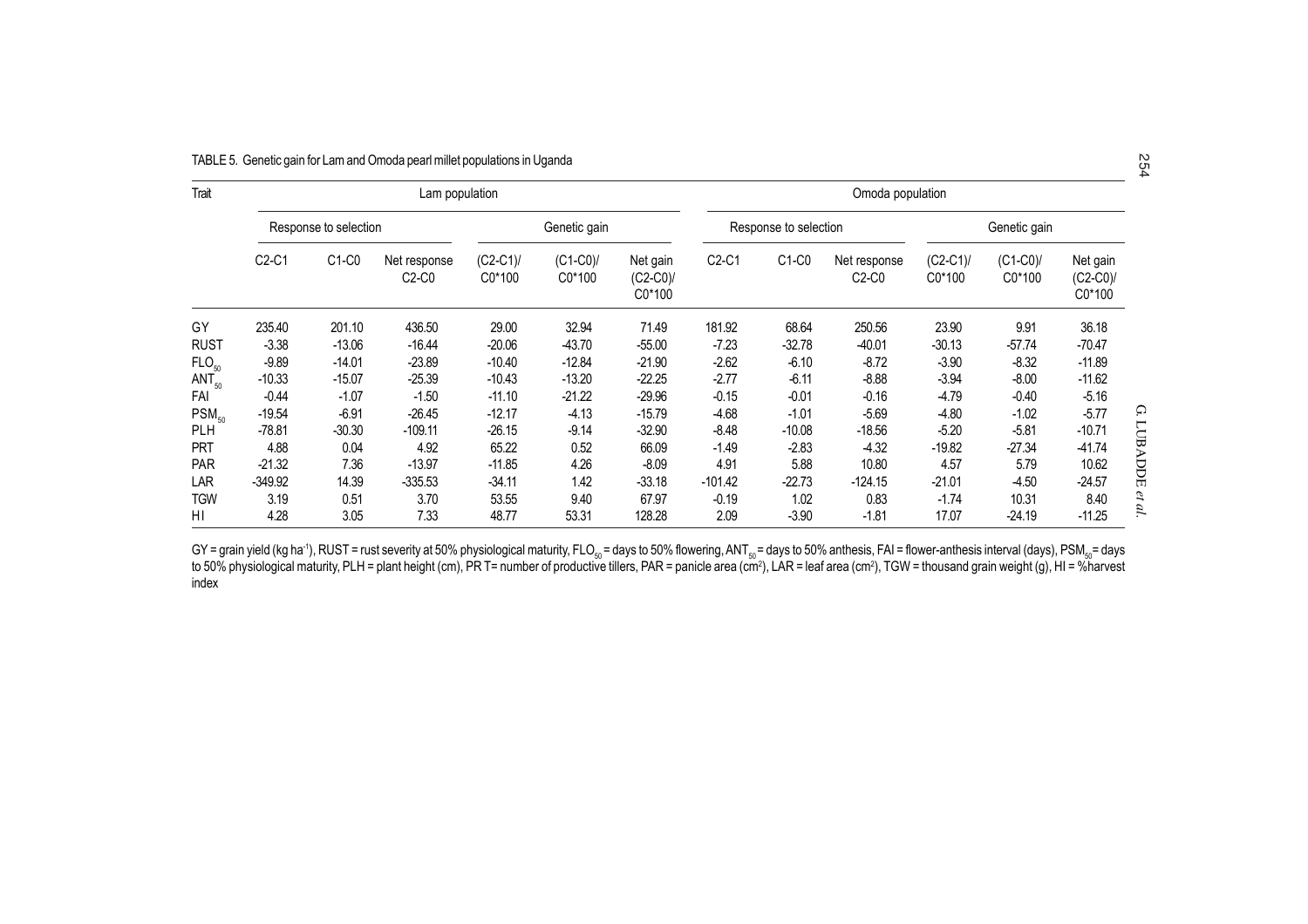But further selection for grain yield should be done concurrently with selection for rust resistance as the mean rust severity attained after two cycles was still above the resistance severity level of less than 10% in both populations. In the present study, rust severity was reduced to 14% from about 30% recorded in the base population for Lam; while a reduction to 16.8% rust severity from 57% was observed in the Omoda population. This shows an improvement in rust resistance attained through the two cycles of phenotypic  $S_1$  progeny recurrent selection.

**Genetic gains per cycle.** A net positive genetic gain for GY (72 and 36%) and TGW (68 and 8%) was achieved, while a net genetic loss was attained for  $FLO_{50}$  (-10 and -12%) and PLH (-33 and -11%), respectively (Table 5), in Lam and Omoda populations. The results differ from those reported by Dutt and Bainiwal (2005) where a 20% genetic gain was achieved for GY when they compared cycles of various schemes of recurrent selection at Chaudhary Charan Singh, Haryana Agricultural University, Hisar-India. Dutt and Bainiwal (2005) further reported a genetic gain of 21% for PAR; while in this study a net negative genetic gain of 8% and net positive genetic gain of 11% was recorded for Lam and Omoda populations, respectively. For TGW, a high genetic gain of 68% was reported in Lam population; while a much lower gain (8%) was achieved for Omoda population; showing variation in response to selection in the two populations. This further emphasises the importance of phenotypic  $S_1$  progeny recurrent selection as an effective scheme for improving pearl millet populations. A negative net genetic gain for rust resistance was achieved in both populations; indicating a genetic improvement for rust resistance through selection. A positive net genetic gain was achieved in the Lam population for PRT and HI (Table 5); while a net genetic loss was realised in the Omoda population for the same traits. In addition, the two cycles of selection resulted in a net genetic loss in both populations for  $FLO_{50}$ , ANT<sub>50</sub>, FAI,  $PSM<sub>so</sub>$ , PLH, and LAR; an indicator that, through selection, some traits may be improved while a loss may occur in others. The loss in genetic gain

may be attributed to the effect of inbreeding depression due to selfing. In addition, the rapid change in genetic gain for GY and RUST after two cycles of selection indicates that the two traits were controlled by a relatively large number of small effect genes.

#### **CONCLUSION**

Significant increases in grain yield and rust resistance are achieved through two cycles of phenotypic  $S_1$  progeny recurrent selection. Results show that genetic variability exists for low grain yield in the rust susceptible populations and phenotypic  $S_1$  progeny recurrent selection may effectively be exploited to improve the yield and resistance to rust in locally adapted pearl millet populations. The improvement in the grain yield, rust resistance and other yield-related traits is reflected in the significant desirable genetic gains observed. The improvement in grain yield and rust resistance is further confirmed by the higher grain yield and lower rust severity achieved in the second cycle of selection. This is an indicator that through the two cycles of phenotypic  $S_1$  recurrent selection genetic improvement for grain yield and rust resistance is achievable. However, higher broad sense heritability estimates are evident in the Lam population relative to Omoda population. This indicates that the two populations have differing potential for genetic improvement. In addition, low heritability is registered for traits like floweranthesis interval, panicle area and harvest index in Omoda population; implying that these traits needed more cycles of recurrent selection to achieve better genetic improvement. A rapid change in genetic gain for grain yield and rust resistance and other traits, after two cycles of selection, in the two populations indicates that the phenotypic  $S_1$  progeny recurrent selection is effective in achieving genetic improvement of the two traits and thus improving rust resistance and grain yield of the two locally adapted populations Lam and Omoda. Results from this study also show that response to recurrent selection depends on the genetic back ground of the population and the target traits.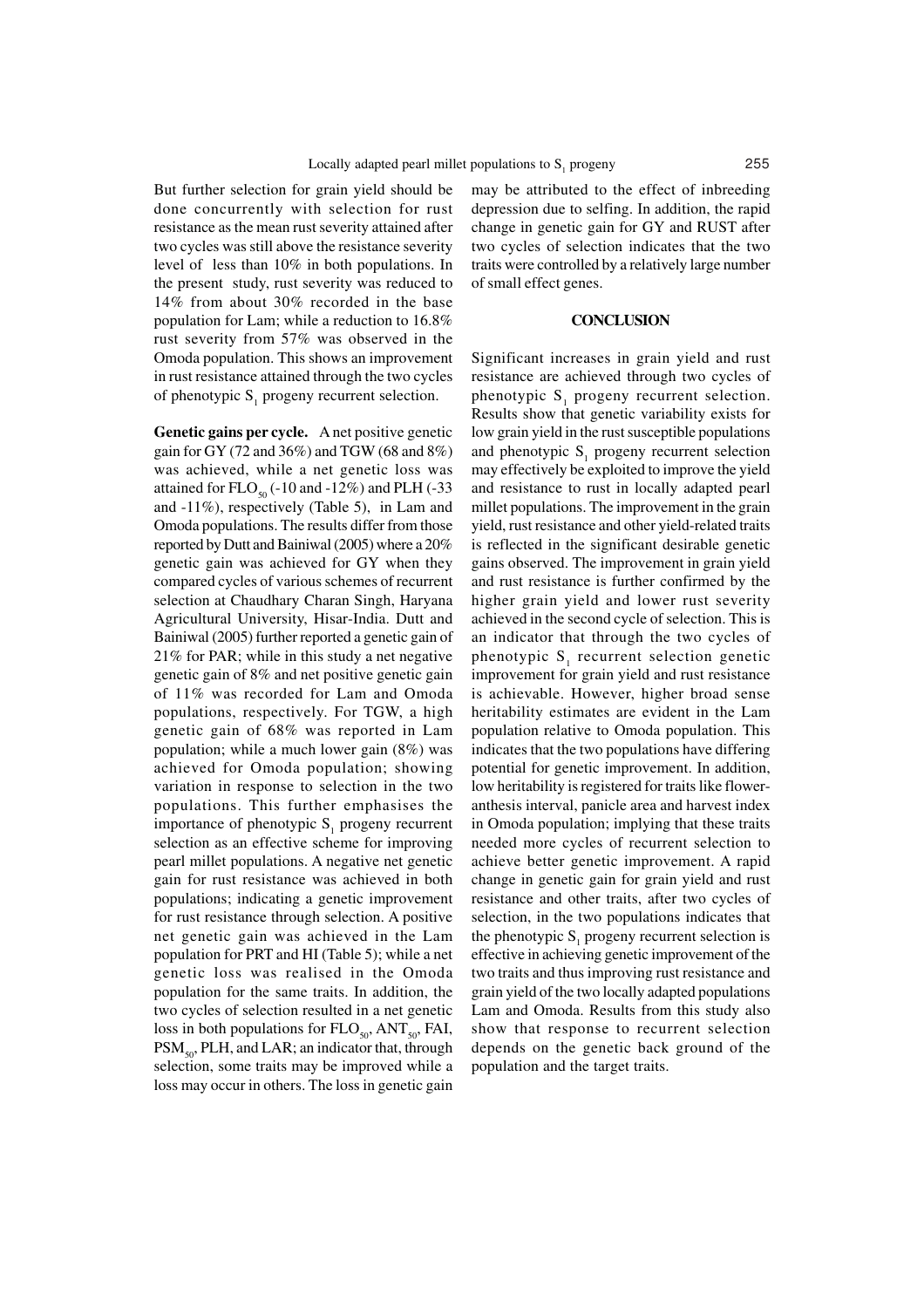#### **ACKNOWLEDGEMENT**

African Centre for Crop Improvement for funding the study, the National Agricultural Semi-Arid Resources Research Institute and Ngetta Zonal Agricultural Research and Development Institute for providing the land for experimental set-up.

#### **REFERENCES**

- Abuali, A.I., Abdelmulla, A.A. and Idris, A.E. 2012. Character association and path analysis in pearl millet (*Pennisetum glaucum* L.). *American Journal of Experimental Agriculture* 2(3):370-381.
- Basavaraj, G., Parthasarathy-Rao, P., Bhagavatula, S. and Ahmed, W. 2010. Availability and utilisation of pearl millet in India. *Journal of SAT Agricultural Research* 8:1-6.
- Baskaran, K., Hash, C.T., Senthilvel, S., Raj, A.G.B. and Muthiah, A.R. 2009. SSR allele frequency changes in response to recurrent selection for pearl millet grain yield and other agronomic traits. *Journal of SAT Agricultural Research* 7:1-8.
- Bidinger, F.R., Blümmel, M. and Hash, C.T. 2006. Response to recurrent selection for stover feeding value in pearl millet variety ICMV 221. *SAT eJournal* 2(1):1-4.
- Bidinger, F.R. and Raju, D.S. 2000. Mechanisms of adjustment by different pearl millet plant types to varying plant populations. *Journal of Agricultural Science (Cambridge)* 134:181-189.
- Borkhataria, P.R., Bhatiya, V.J., Pandya, H.M. and Valu, M.G. 2005. Variability and correlation studies in pearl millet. *National Journal of Plant Improvement* 7(1):21-23.
- Dutt, Y. and Bainiwal, C.R. 2005. Recurrent selection in pearl millet. *Indian Journal of Agricultural Research* 39(1):52-55.
- Dutt, Y. and Nirania, K.S. 2005. Efficiency of halfsib, full-sib and  $S_1$  progeny recurrent selection methods for improvement in grain and dry fodder yield in pearl millet [*Pennisetum glaucum* (L.) R. Sr.]. *Indian Journal of Genetics and Plant Breeding* 65:257-260.
- Ezeaku, I.E. and Mohammed, S.G. 2006. Characters association and path analysis in grain

sorghum. *African Journal of Biotechnology* 5(14):1337-1340.

- Halleur, A.R. and Darrah, L.L. 2008. Compendium of recurrent selection methods and their application. Critical Reviews in Plant Sciences 3(1):1-33. DOI:10.1080/07352688509382202.
- Izge, U., Kadams, A.M. and Gungula, D.T. 2006. Studies on character association and path analysis of certain quantitative characters among parental lines of pearl millet (*Pennisetum glaucum* ) and their F1 hybrids in a diallel cross. *African Journal of Agricultural Research* 1:194-198.
- Kannan, B., Senapathy, S., Raj, A.G.B., Chandra, S., Muthiah, A., Dhanapa, l.A.P. and Hash, C.T. 2014. Association analysis of SSR markers with phenology, grain, and stover-yield related traits in pearl millet (*Pennisetum glaucum* (L.) R. Br.). *The Scientific World Journal* 2014:1-14. http://dx.doi.org/10.1155/ 2014/562327.
- Khairwal, I.S., Rai, K.N., Diwakar, D., Sharma, Y.K., Rajpurohit, B.S., Nirwan, B. and Bhattacharjee, R. 2007. Pearl millet: Crop management and seed production manual. International Crops Research Institute for the Semi-Arid Tropics, Patancheru 502 324, Andhra Pradesh, India. 104pp.
- Kountche, B.A., Hash, C.T., Dodo, H., Laoualya, O., Sanogo, M.D., Timbeli, A., Vigouroux, Y., Thise, D., Nijkamp, R. and Haussmann, B.I.G. 2013. Development of a pearl millet Strigaresistant gene pool: Response to five cycles of recurrent selection under Striga-infested field conditions in West Africa. *Field Crops Research* 154:82-90.
- Lakshmana, D., Biradar, B.D. and Lingaraju, S. 2010. Studies on inheritance of resistance to rust in pearl millet. *Karnataka Journal of Agricultural Sciences* 23(3):485-486.
- Lubadde, G., Tongoona, P., Derera, J. and Sibiya, J. 2014. Major pearl millet diseases and their effects on on-farm grain yield in Uganda. *African Journal of Agricultural Research* 9(39):2911-2918.
- Menkir, A. and Kling, J.G. 2007. Response to recurrent selection for resistance to *Striga hermonthica* (Del.) Benth in a tropical maize population. *Crop Science* 47:674-684.